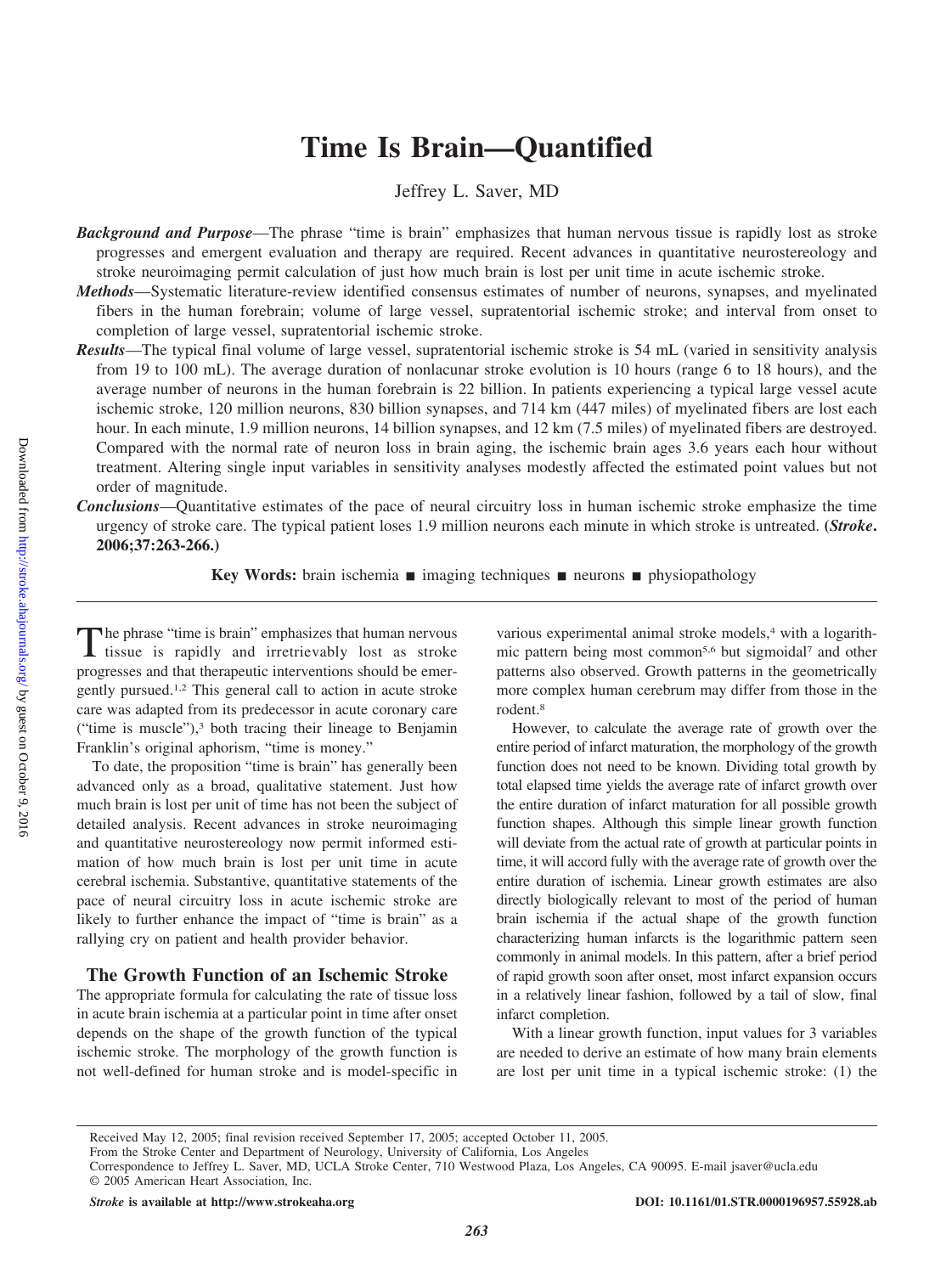interval from onset to completion of a typical ischemic stroke, (2) the volume of brain tissue compromised in a typical ischemic stroke, and (3) the total number of the neural circuit elements of interest (neurons, synapses, myelinated fibers, etc) in the human brain. From these values, the rate of brain element loss can be calculated by the equation:

Brain elements lost per unit time= $[(V_I/V_B) \times T_B]/time$ 

where  $V_1$ = infarct volume,  $V_B$ = volume of the whole brain (or brain region), not including ventricles, and  $T_B$ =total number of the elements (neurons, synapses, etc) in the whole brain (or brain region). Research advances over the last 2 decades allow us to specify reasonable, albeit not definitive, input values for these variables.

# **Duration of Infarct Growth**

The interval from ischemic stroke onset to completion varies widely from patient to patient, reflecting interindividual differences in site of vessel occlusion, degree of ischemic preconditioning, richness and patency of collaterals, systemic blood pressure, blood volume, serum glucose, and many other factors.9 Two broad categories of studies provide evidence regarding the average duration of infarct growth in humans: neuroimaging studies that delineate the ischemic penumbra at different timepoints after onset and therapeutic studies that characterize the time interval in which efficacious therapies are of benefit.

Although modest sample sizes and infrequent repeated measures limit the time resolution of studies, MRI diffusionperfusion mismatch and PET [18F]fluoromisonidazole and misery perfusion investigations suggest that the timepoint at which half of patients with large vessel ischemic stroke show evidence of persisting penumbra is between 8 to 12 hours.<sup>10,11,12</sup> Similarly, randomized clinical trials of intravenous and intra-arterial thrombolytic therapy and cohort studies of transcranial Doppler monitoring of the time course of thrombolytic-related recanalization have suggested that the time window in which reperfusion is beneficial extends to at least 6 hours.13,14,15 This estimate is a lower bound because these trials used agents that achieve effective recanalization in only a proportion of patients and harm others by producing intracerebral hemorrhage. An agent that achieved instant, 100% recanalization without any adverse effects would undoubtedly have a longer time window in which it would be beneficial. A reasonable estimate for the interval from onset to completion of the average large vessel human ischemic stroke is 10 hours, varying this value in sensitivity analysis from 6 to 18 hours.

#### **Infarct Volume**

Many clinical trial and large cohort studies have characterized the final volume of ischemic stroke, with findings ranging widely, from 19 to 138 mL.7,16 Differences in measured stroke volumes between series reflect several factors, including timing of final imaging, scanner type, acquisition sequences used, selection bias, and ascertainment bias.

The timepoint at which imaging of final infarct is obtained has a substantial impact, as cytotoxic edema causes infarcted tissues to swell to larger than their prestroke volume over the

first 3 to 8 days, and organization and retraction causes them to shrink to less than their prestroke volume by 2 weeks to 3 months.

Computed tomography (CT) scans tend to underestimate infarct size because of less contrast between tissue compartments, less spatial resolution, and the "fogging" effect causing isodense appearance of some infarcted tissue during the first 2 weeks to 3 months poststroke. Unless fluid-attenuated inversion recovery (FLAIR) is used to suppress CSF background, magnetic resonance T2-weighted images may overestimate lesion size because of partial volume averaging. Also, both T2-weighted and FLAIR sequences are vulnerable to the fogging effect, though much less so than CT.17

Selection bias is an especially difficult problem in the literature. Most clinical trials exclude lacunar, very mild, and very severe stroke patients from study entry. In general, more mild and lacunar than severe patients are excluded. As a result, the typical median entry National Institutes of Health Stroke Scale (NIHSS) severity of clinical trial populations is in the 8 to 18 range, whereas the median presenting NIHSS severity of unselected patients is 5 to  $6.18,19$  Ascertainment bias also afflicts stroke volume studies because patients with large volume strokes differentially tend to die or become too unstable to travel to a scanner in the interval from study entry to outcome scan.

The best estimate of the final volume of the average supratentorial infarct would be provided by a study enrolling consecutively encountered ischemic stroke patients, with broad entry criteria, no effective infarct-volume–reducing treatment applied, MRI (rather than CT) measurement of stroke volume, outcome scan acquisition at a uniform timepoint in all patients, outcome scan completion in all enrolled patients, and registration of entry brain anatomy and final infarct volume scans, permitting warping of the final infarct to correct for tissue swelling or shrinkage. No such study is available. For supratentorial ischemic strokes, the report of Warach and colleagues comes closest (broad entry criteria, final uniform timepoint outcome scans in all patients, utilization of MR).19 Averaging the day 7 (57.6 mL, SE 9.3) and the 3-month (50.8 mL, SE 9.6) infarct volumes in the placebo group from this study yields 54 mL as a reasonable estimate of the average final volume of a supratentorial ischemic stroke, which may be varied in sensitivity analysis from 19 to 100 mL. Because the volume of the human forebrain with CSF spaces excluded is 1020 mL [coefficient of variation  $(CV) = 0.14$ , the typical 54 mL supratentorial infarct destroys 5.29% of the human forebrain tissue.20

# **Total Counts for Neurons, Synapses, and Myelinated Fiber Length**

Investigations of brain morphometry and the total number of neurons, synapses, and myelinated fibers in the human brain span  $>50$  years. Early estimates of neuron number ranged widely (10 to 500 to 1000 billion), reflecting lack of rigor in tissue sampling methodology and imprecision of early 2-dimensional counting methods. Refinements in quantitative neurostereology have recently yielded more precise projections. Modern quantitiative neurostereology allows unbiased estimation of the total number of neurons, glia, synapses,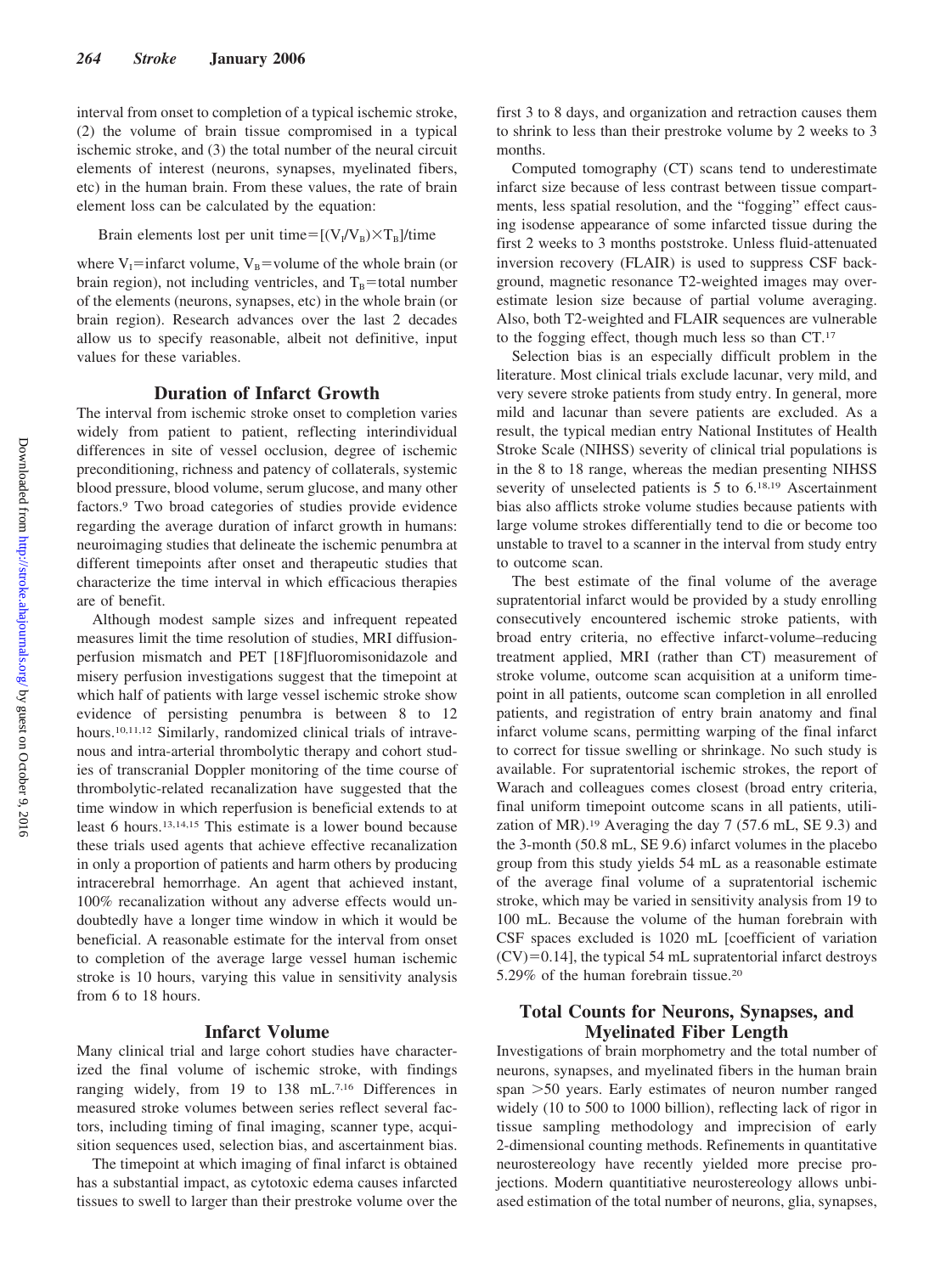|            | Neurons Lost | Synapses Lost | <b>Myelinated Fibers Lost</b> | <b>Accelerated Aging</b> |
|------------|--------------|---------------|-------------------------------|--------------------------|
| Per Stroke | 1.2 billion  | 8.3 trillion  | 7140 km/4470 miles            | 36y                      |
| Per Hour   | 120 million  | 830 billion   | 714 km/447 miles              | 3.6 <sub>V</sub>         |
| Per Minute | 1.9 million  | 14 billion    | 12 $km/7.5$ miles             | 3.1 wk                   |
| Per Second | 32 000       | 230 million   | 200 meters/218 yards          | 8.7 h                    |

**Estimated Pace of Neural Circuitry Loss in Typical Large Vessel, Supratentorial Acute Ischemic Stroke**

and myelinated fibers by using a disector probe that samples isolated particles with a uniform probability in 3-dimensional space regardless of their size, shape, or orientation in tissue.20

The total number of neurons in the average human brain is  $\approx$ 130 billion. However, cerebellar granular cells contribute disproportionately to this sum. There are 21.5 billion (CV 0.19) neurons in the typical human neocortex and no less than 109 billion (CV 0.17) granule cell neurons in the typical cerebellum.20,21 Given the divergent cellular architectures of the forebrain and the hindbrain and the fact that the great preponderance of ischemic strokes are supratentorial, it is most sensible to estimate neuronal circuitry in a typical ischemic stroke based on events occurring in the forebrain. Volumetrically, human forebrain gray matter is on average comprised of the neocortex (86%), the archi/paleocortex (7%), and the central gray (7%).<sup>20</sup> The total number of neurons comprising the neocortex are well-delineated.20 The total number of neurons in the archi/paleocortex and the central gray are not well-described but can be roughly imputed from studies of neuronal density in select compartments.22,23 The resulting estimated total number of neurons in the average human forebrain is 22 billion. Stereological methods have also demonstrated that there are an average of 150 trillion (CV 0.15) synapses in the average human neocortex.24 Applying the same imputations to synapses as to neurons yields an estimated 157 trillion synapses in the average human forebrain.

Several studies have used neurostereological techniques to estimate the total length of myelin fibers in human hemispheric white matter. Among estimates ranging from 118 000 to 180 000,20,25 the figure of 135 000 km (84 500 miles) is a reasonable figure to use as the total length of myelinated fibers in the average human forebrain.26 Stereological measurement of brains from across the human lifespan has demonstrated that the neocortex loses  $\approx$  31 million neurons per year in normal aging.20

#### **Time Is Brain Quantified**

The Table shows the values for the pace of brain circuitry loss in a typical large vessel supratentorial ischemic stroke derived from the above inputs.

Every minute in which a large vessel ischemic stroke is untreated, the average patient loses 1.9 million neurons, 13.8 billion synapses, and 12 km (7 miles) of axonal fibers. Each hour in which treatment fails to occur, the brain loses as many neuron as it does in almost 3.6 years of normal aging.

These estimates are robust across the range of values interrogated in sensitivity analysis. Varying single inputs to their maximum or minimum alters the estimates up or down

only 3-fold. (For example, inputting into the neurons lost per unit time formula a low value of 6 hours and a high value of 18 hours for the duration of evolution of stroke, rather than the best estimate value of 10 hours, yields, respectively, rates of neuronal loss estimates of 3.2 and 1.1 million neurons per minute, rather than the best estimate of 1.9 million.) These estimates apply only to large vessel, supratentorial ischemic strokes, the most common ischemic stroke subtype. Lacunar and infratentorial ischemic strokes likely have different values, which are less reliably estimated from the current literature.

### **A Call to Action**

Densely packed, intricately patterned, substrate of mind and awareness, the human brain is a wonder of nature. In an acute ischemic stroke, vast numbers of neurons, synapses, and nerve fibers are irretrievably lost every moment in which treatment does not occur. The figures stagger and motivate. Ischemic stroke is a highly treatable neuroemergency. For patients experiencing acute ischemic stroke, and for the physicians and allied health personnel treating them, every second counts.

#### **Acknowledgments**

This study was supported in part by National Institutes of Health-National Institute of Neurological Disorders and Stroke Awards U01 NS 44364 and P50 NS044378. I am grateful to Jeffrey Gornbein, PhD, for statistical consultation and to David Liebeskind, MD for insightful comments and suggestions.

#### **References**

- 1. Gomez C. Time is brain. *J Stroke Cerebrovasc Dis.* 1993;3:1–2.
- 2. Am Stroke Association/Ad Council Public Service Announcement. With a stroke, time lost is brain lost. Available at: http://www.americanheart.org/ downloadable/heart/1079710530783M1815timelost1proad0 113 047x10b2BC4C.pdf. Accessed April 14, 2005.
- 3. Lee TH. Effective reperfusion for acute myocardial infarction begins with effective health policy. *Ann Intern Med*. 1997;126:652– 653.
- 4. Parsons A, Irving EA, Legos JJ, Lenhard SC, Chandra S, Schaeffer TR, Haimbach RE, White RF, Hunter AJ, Barone FC. Acute stroke therapy: translating preclinical neuroprotection to therapeutic reality. *Curr Opin Invest Drugs*. 2000;1:452– 463.
- 5. Neumann-Haefelin T, Kastrup A, de Crespigny A, Yenari MA, Ringer T, Sun GH, Moseley ME. Serial MRI after transient focal cerebral ischemia in rats. *Stroke*. 2000;31:1965–1973.
- 6. Bardutzky J, Shen Q, Bouley J, Sotak CH, Duong TQ, Fisher M. Perfusion and diffusion imaging in acute focal cerebral ischemia: temporal vs spatial resolution. *Brain Res*. 2005;1043:155–162.
- 7. Saita K, Chen M, Spratt NJ, Porritt MJ, Liberatore GT, Read SJ, Levi CR, Donnan GA, Ackermann U, Tochon-Danguy HJ, Sachinidis JI, Howells DW. Imaging the ischemic penumbra with 18F-Fluoromisonidazole in a rat model of ischemic stroke. *Stroke*. 2004;35:975–980.
- 8. Markus R, Reutens DC, Kazui S, Read S, Wright P, Chambers BR, Sachinidis JI, Tochon-Danguy HJ, Donnan GA. Topography and temporal evolution of hypoxic viable tissue identified by 18F-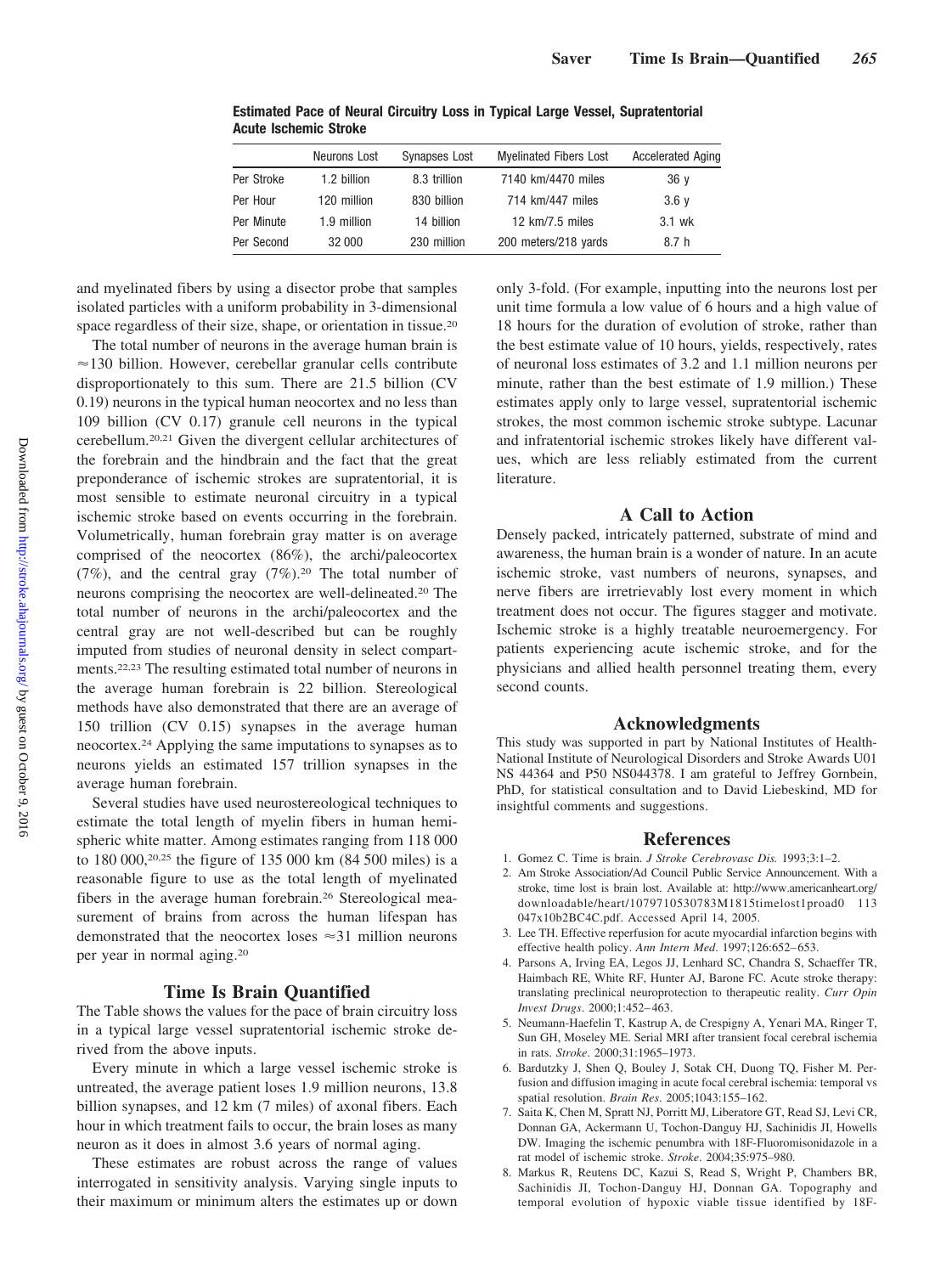fluoromisonidazole positron emission tomography in humans after ischemic stroke. *Stroke*. 2003;34:2646 –2652.

- 9. Kidwell CS, Alger J, Saver JL. Beyond mismatch: Evolving paradigms in imaging the ischemic penumbra with multimodal magnetic resonance imaging. *Stroke*. 2003;34:2729 –2735.
- 10. Darby DG, Barber PA, Gerraty RP, Desmond PM, Yang Q, Parsons M, Li T, Tress BM, Davis SM. Pathophysiological topography of acute ischemic by combined diffusion-weighted and perfusion MRI. *Stroke*. 1999;30:2043–2052.
- 11. Markus R, Reutens DC, Kazui S, Read S, Wright P, Pearce DC, Tochon-Danguy HJ, Sachinidis JI, Donnan GA. Hypoxic tissue in ischaemic stroke: persistence and clinical consequences of spontaneous survival. *Brain*. 2004;127:1427–1436.
- 12. Baron JC. Mapping the ischaemic penumbra with PET: implications for acute stroke treatment. *Cerebrovasc Dis*. 1999;9:193–201.
- 13. Furlan A, Higashida R, Wechsler L, Gent M, Rowley H, Kase C, Pessin M, Ahuja A, Callahan F, Clark WM, Silver F, Rivera F. Intra-arterial prourokinase for acute ischemic stroke. The PROACT II study: a randomized controlled trial. *Prolyse in Acute Cerebral Thromboembolism JAMA*. 1999;282:2003–2011.
- 14. Hacke W, Donnan G, Fieschi C, Kaste M, von Kummer R, Broderick JP, Brott T, Frankel M, Grotta JC, Haley EC Jr, Kwiatkowski T, Levine SR, Lewandowski C, Lu M, Lyden P, Marler JR, Patel S, Tilley BC, Albers G, Bluhmki E, Wilhelm M, Hamilton S; ATLANTIS Trials Investigators; ECASS Trials Investigators; NINDS rt-PA Study Group Investigators. Association of outcome with early stroke treatment: pooled analysis of ATLANTIS, ECASS, and NINDS rt-PA stroke trials. *Lancet*. 2004;363:768–774.
- 15. Christou I, Alexandrov AV, Burgin WS, Wojner AW, Felberg RA, Malkoff M, Grotta JC. Timing of recanalization after tissue plasminogen activator therapy determined by transcranial Doppler correlates with clinical recovery from ischemic stroke. *Stroke*. 2000;3:1812–1816.
- 16. Saver JL, Johnston KC, Homer D, Wityk R, Koroshetz W, Truskowski LL, Haley EC. Infarct volume as a surrogate or auxiliary outcome measure in ischemic stroke clinical trials. *Stroke*. 1999;30:293–298.
- 17. Uchino A, Sawada YA, Imaizumi T, Mineta T, Kudo S. Report of fogging effect on fast FLAIR magnetic resonance images of cerebral infarctions. *Neuroradiology*. 2004;46:40 – 43.
- 18. Weimar C, Konig IR, Kraywinkel K, Ziegler A, Diener HC; German Stroke Study Collaboration. Age and National Institutes of Health Stroke Scale Score within 6 hours after onset are accurate predictors of outcome after cerebral ischemia: development and external validation of prognostic models. *Stroke.* 2004;35:158 –162.
- 19. Warach S, Pettigrew LC, Dashe JF, Pullicino P, Lefkowitz DM, Sabounjian L, Harnett K, Schwiderski U, Gammans R; Citicoline 010 Investigators. Effect of citicoline on ischemic lesions as measured by diffusion-weighted magnetic resonance imaging. *Ann Neurol*. 2000;48: 713–722.
- 20. Pakkenberg B, Gundersen HJG. Neocortical number in humans: effect of sex and age. *J Comp Neurol*. 1997;384:312–320.
- 21. Andersen BB, Gundersen HJG, Pakkenberg B. Aging of the human cerebellum: a stereological study. *J Comp Neurol*. 2003;466:356 –365.
- 22. West MJ, Gundersen HJG. Unbiased stereological estimation of the number of neurons in the human hippocampus. *J Comp Neurol*. 1990; 296:1–22.
- 23. Dorph-Petersen K-A, Pierri JN, Sun Z, Sampson AR, Lewis DA. Stereological analysis of the mediodorsal thalamic nucleus in schizophrenia: volume, neuron number, and cell types. *J Comp Neurol*. 2004;472:  $449 - 462$ .
- 24. Pakkenberg B, Pelvig D, Marner L, Bundgaard MJ, Gundersen HJ, Nyengaard JR, Regeur L. Aging and the human neocortex. *Exp Geront*. 2003;38:95–99.
- 25. Tang Y, Nyengaard JR. A stereological method for estimating the total length and size of myelin fibers in human brain white matter. *J Neurosci Methods*. 1997;73:193–200.
- 26. Tang Y, Pakkenberg B, Nyengaard JR. Myelinated nerve fibers in the subcortical white matter of cerebral hemispheres are preserved in alcoholic subjects. *Brain Res*. 2004;1029:162–167.